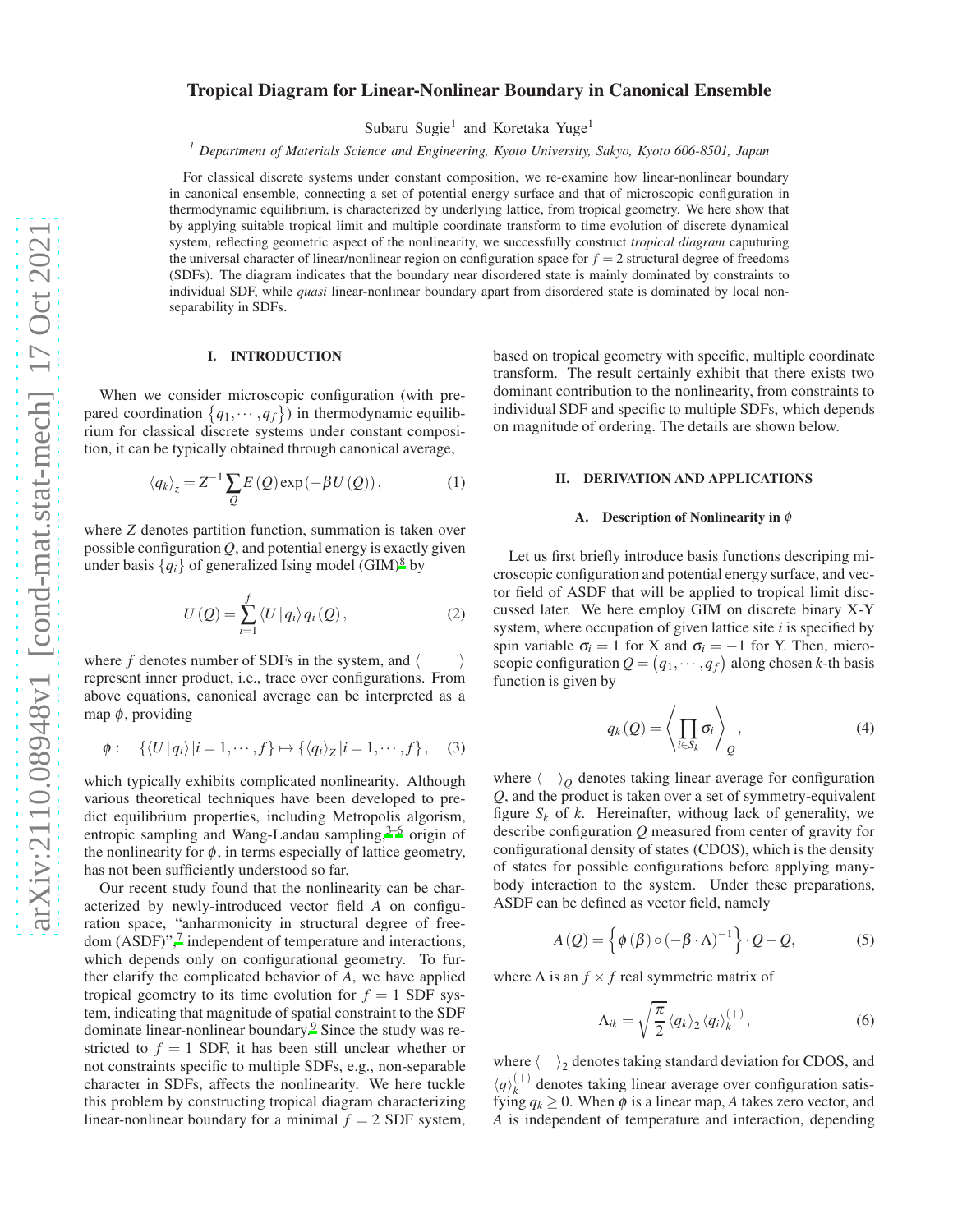only on landscape of CDOS. Therefore, *A* is a natural measure of nonlinearity in  $\phi$ , whose successive evolution can be interpreted as the following discrete dynamical system:

$$
Q_{a+1} = Q_a + A(Q_a). \tag{7}
$$

In a similar fashion to  $f = 1$  SDF system, we woule like to start seeing how information about nonlinearity in  $\phi$  around origin of CDOS (i.e., perfectly disordered state) evolves when configuration *Q* aparts from the origin. Here we focus on equiatomic binary system with *r*-th and *s*-th pair coordination of *Q<sup>r</sup>* and *Q<sup>s</sup>* . Then we can perform series expansion of the vector field  $A = (A_r, A_s)$  with moments, namely

$$
A_r(Q_r,Q_s) \simeq \sum_{k=2}^{\infty} \left[ \sum_{l=0}^{k} \frac{l+1}{D_r} J(k+1,l+1)(Q_r)^l (Q_s)^{k-l} \right], \tag{8}
$$

where  $D_r$  denotes number of *r*-th pair per site, and  $J(k, l)$  denotes number of simple cycles per site consisting of *l r*-th pair and  $(k - l)$  *s*-th pair. Figure for simple cycle illustrates simulated value of  $l \cdot J(k,l)/D_r$  for fcc equiatomic binary system, which shows that this can be approximated by

<span id="page-1-0"></span>
$$
\frac{(l+1)}{D_r}J(k+1,l+1) \simeq \exp\{M_1(l+1) + M_2(k-l)\}, \quad (9)
$$

where  $M_1$  and  $M_2$  are the constant depending only on pair type,  $M_1 \simeq 2.0$  and  $M_2 \simeq 1.5$ ). We confirm that Eq. [\(9\)](#page-1-0) holds for other representative combination of pairs on fcc lattice, and hereinafter we employ expression of Eq. [\(9\)](#page-1-0) for number of simple cycles. The approximation in Eq. [\(9\)](#page-1-0) for number of simple cycles in exponential form can be naturally adopted in terms of upper bound for  $\log J$ , simply given by  $\log J(k, l) \leq$  $k\log(4D_r) + l\log(4D_l)$  (see Appendix).

In order to apply tropical limit<sup>[10](#page-6-5)</sup> to  $A_r$ , i.e., lim<sub> $t\rightarrow\infty$ </sub> $A_r$ , we should first employ appropriate coordinate transform because lower and upper bound of GIM basis function for binary system respectively takes -1 and 1. In a similar fashion to  $f = 1$  SDF system,<sup>[9](#page-6-4)</sup> we here employ coordinate transform of  $Q'_r = Q_r + 1$  and  $Q'_s = Q_s + 1$ , leading to

$$
A_r(Q'_r,Q'_s) = \sum_{k=2}^{\infty} \left[ e^{M_1 + M_2 k} \sum_{l=0}^k e^{\Delta M l} \left( \sum_{n=0}^l {}_{l}C_n (Q'_r)^n (-1)^{l-n} \right) \left( \sum_{m=0}^{k-l} {}_{k-l}C_m (Q'_s)^m (-1)^{k-l-m} \right) \right],
$$
(10)

where  $\Delta M \equiv M_1 - M_2$ . In the above equation, coefficient  $C_{u,v}$ 

 $\int_{r}^{t}$ ,<sup>*u*</sup> ( $Q'_{s}$ )<sup>*v*</sup> can be further simplified to (see Appendix)

<span id="page-1-1"></span>
$$
C_{u,v} = e^{M_1} \cdot (-1)^{u+v} \lim_{n \to \infty} \left[ \sum_{k=u}^{n} {}_{k}C_{v} (-e^{M_1})^{k} \right] \lim_{m \to \infty} \left[ \sum_{k=v}^{m} {}_{k}C_{u} (-e^{M_2})^{k} \right]. \tag{11}
$$

For large *k*, terms in bracket of each limit in [\(11\)](#page-1-1) can be approximated by geometric sequence in analogy to 1-SDF system, $9$  which leads to

<span id="page-1-2"></span>
$$
A_r(Q'_r, Q'_s) = \frac{e^{M_1}}{(1+e^{M_1})(1+e^{M_2})} \cdot \lim_{n \to \infty} \left[ e^{(n+1)M_1}(-1)^n \sum_{\nu=0}^{\alpha} {}_{n}C_{\nu}(Q'_r)^{\nu} \right] \cdot \lim_{m \to \infty} \left[ e^{(m+1)M_2}(-1)^m \sum_{u=0}^{\beta} {}_{m}C_{u}(Q'_s)^{u} \right]
$$
  

$$
= \frac{e^{2M_1+M_2}}{(1+e^{M_1})(1+e^{M_2})} \lim_{\substack{n \to \infty \\ m \to \infty}} \left[ (-1)^{n+m} \frac{[1-(-q'_r)^{\alpha+1}][1-(-q'_s)^{\beta+1}]}{(1+q'_r)(1+q'_s)} \right]
$$
(12)

under the conditions for  $\alpha$  and  $\beta$  of

$$
\lim_{n \to \infty} \frac{{}_{n}C_{\alpha}}{{}_{e}^{nM_{1}}} = 0
$$
\n
$$
\lim_{m \to \infty} \frac{{}_{m}C_{\beta}}{{}_{e}^{mM_{2}}} = 0,
$$
\n(13)

which means taking higher maximum degree of simple cycles than maximum powers of  $Q'_r$  and  $Q'_s$ . We note here that by simply applying tropical limit to Eq.[\(12\)](#page-1-2), geometric information of lattice is almost disappeared. Since we take  $n \to \infty$  and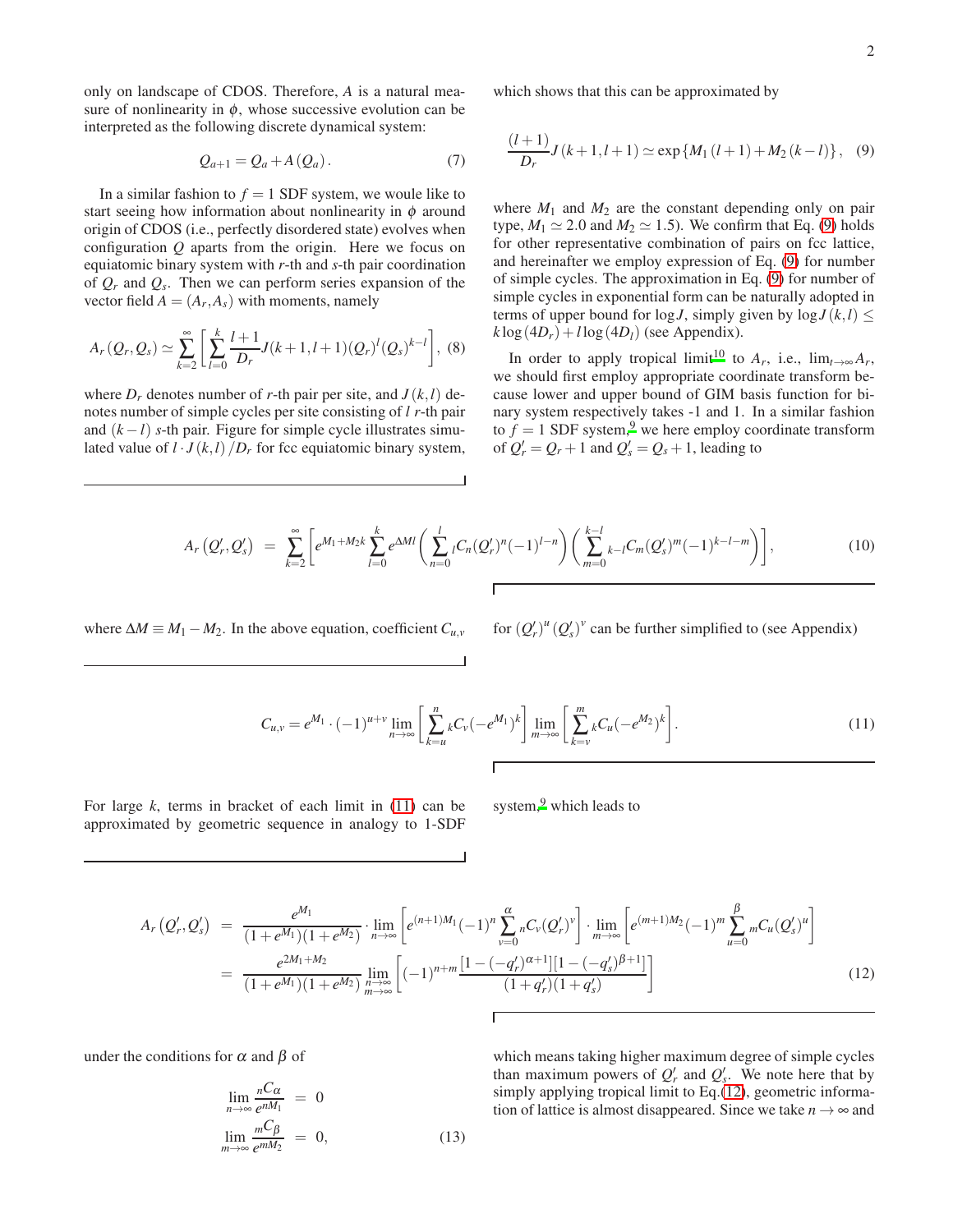$m \rightarrow \infty$ , we can avoid this problem by explicitly consider  $e^n$ and *e <sup>m</sup>* as additional variable, where

$$
\log_t e^n = \mu
$$
  

$$
\log_t e^m = \lambda.
$$
 (14)

Neccessary conditions for  $\mu$  and  $\lambda$  would be naturally deter-

mined so that at origin, tropical limit of *A* takes zero (i.e.,  $\phi$  provides locally linear map at perfectly disordered state, which should hold for any systems).

Under these preparations, we are now ready to taking tropical limit for Eq. [\(12\)](#page-1-2). For convenience, we first define the followings:

$$
\omega_{r,a} = \lim_{t \to \infty} Q'_{r,a}, \quad \omega_{s,a} = \lim_{t \to \infty} Q'_{s,a}, \quad M_r = M_1 \mu + M_2 \lambda, \quad M_s = M_1 \lambda + M_2 \mu
$$
  
\n
$$
S_{r,a+1} = Q'_{r,a+1} (1 + Q'_{r,a}) (1 + Q'_{s,a}), \quad S_{r,a} = Q'_{r,a} (1 + Q'_{r,a}) (1 + Q'_{s,a})
$$
  
\n
$$
T_{r,a} = \max \{ \omega_{r,a}, 2\omega_{r,a}, \omega_{r,a} + \omega_{s,a}, 2\omega_{r,a} + \omega_{s,a} \}.
$$
\n(15)

 $\overline{1}$ 

The corresponding toropical limit takes

Then, we should individually consider tropical limit of Eq. [\(12\)](#page-1-2) for (i) parity of *m* and *n* and (ii) signs of  $\omega_{r,a}$  and  $\omega_{s,a}$ , showing in the followings.

# B. Tropical Limit of Nonlinearity

$$
1. \quad m = even, n = even
$$

In this case, Eq. [\(12\)](#page-1-2) can be rewritten as

$$
S_{r,a+1} + H[q_{s,a}^{\prime \beta+1} + q_{r,a}^{\prime \alpha+1} q_{s,a}^{\prime \beta+1}]e^{nM_1 + (m+1)M_2}
$$
  
=  $S_{r,a} + H[1 + q_{r,a}^{\prime \alpha+1}]e^{nM_1 + (m+1)M_2}.$  (16)

<span id="page-2-0"></span>
$$
(i) \omega_{r,a} > 0, \omega_{s,a} > 0\nmax\{\omega_{r,a+1} + \omega_{r,a} + \omega_{s,a}, M_r + (\alpha + 1)\omega_{r,a} + (\beta + 1)\omega_{s,a}\} = \max\{2\omega_{r,a} + \omega_{s,a}, M_r + (\alpha + 1)\omega_{r,a}\}\n(ii) \omega_{r,a} > 0, \omega_{s,a} \le 0\nmax\{\omega_{r,a+1} + \omega_{r,a}, M_r + (\alpha + 1)\omega_{r,a} + (\beta + 1)\omega_{s,a}\} = \max\{2\omega_{r,a}, M_r + (\alpha + 1)\omega_{r,a}\}\n(iii) \omega_{r,a} \le 0, \omega_{s,a} > 0\nmax\{\omega_{r,a+1} + \omega_{s,a}, M_r + (\beta + 1)\omega_{s,a}\} = \max\{\omega_{r,a} + \omega_{s,a}, M_r\}\n(iv) \omega_{r,a} \le 0, \omega_{s,a} \le 0\nmax\{\omega_{r,a+1}, M_r + (\beta + 1)\omega_{s,a}\} = \max\{\omega_{r,a}, M_r\}
$$
\n(17)

Г

*2. m* =*even, n* =*odd*

leading to the tropical limit of

Eq. [\(12\)](#page-1-2) can be rewritten as

$$
S_{r,a+1} + H[1 + q_{r,a}^{\prime\alpha+1} q_{s,a}^{\prime\beta+1}]e^{nM_1 + (m+1)M_2}
$$
  
= 
$$
S_{r,a} + H[q_{r,a}^{\prime\alpha+1} + q_{s,a}^{\prime\beta+1}]e^{nM_1 + (m+1)M_2},
$$
 (18)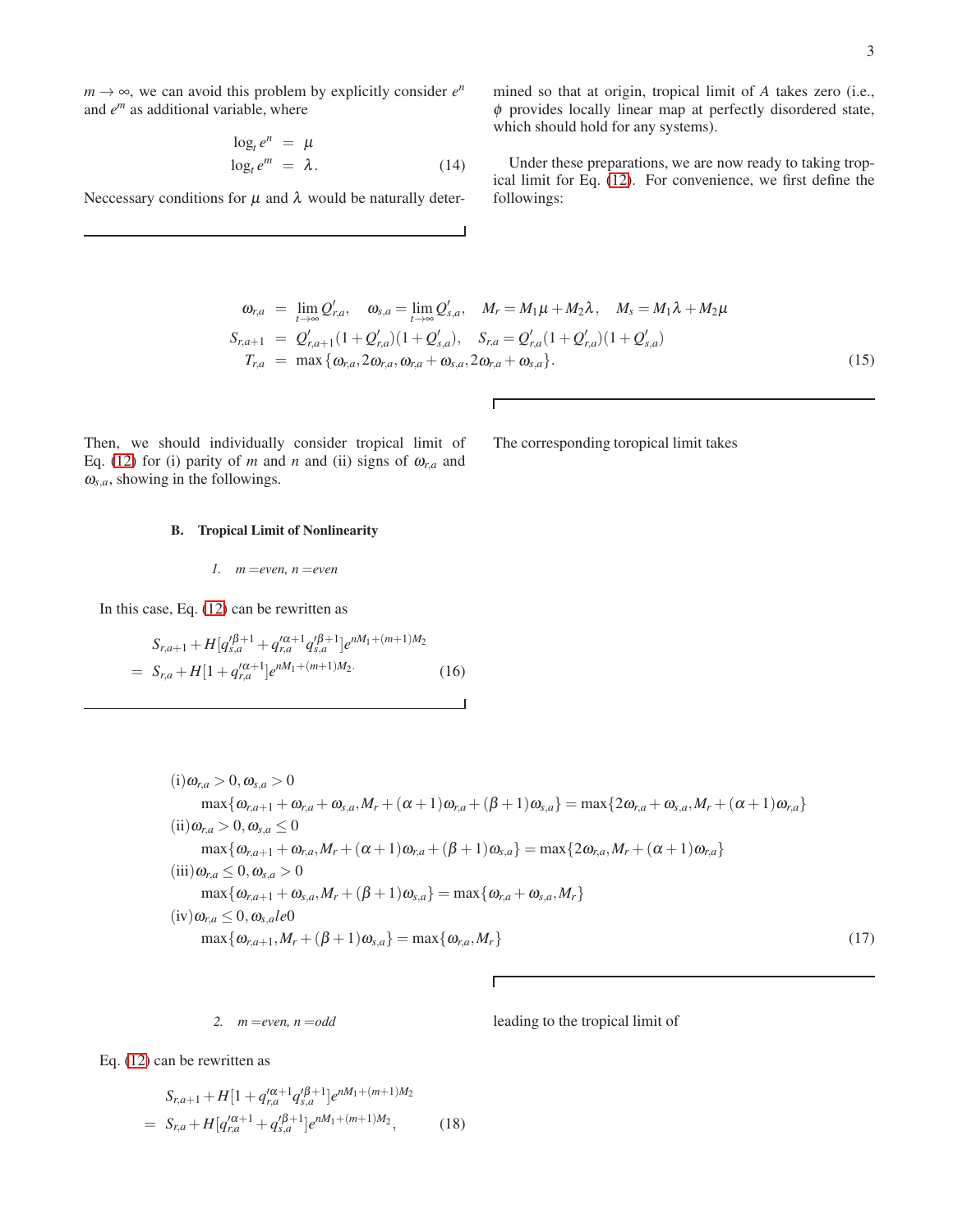$$
(i) \omega_{r,a} > 0, \omega_{s,a} > 0\nmax\{\omega_{r,a+1} + \omega_{r,a} + \omega_{s,a}, M_r + (\alpha + 1)\omega_{r,a} + (\beta + 1)\omega_{s,a}\} = \max\{2\omega_{r,a} + \omega_{s,a}, M_r + (\alpha + 1)\omega_{r,a}, M_r + (\beta + 1)\omega_{s,a}\}\n(ii) \omega_{r,a} > 0, \omega_{s,a} \le 0\nmax\{\omega_{r,a+1} + \omega_{r,a}, M_r, M_r + (\alpha + 1)\omega_{r,a} + (\beta + 1)\omega_{s,a}\} = \max\{2\omega_{r,a}, M_r + (\alpha + 1)\omega_{r,a}\}\n(iii) \omega_{r,a} \le 0, \omega_{s,a} > 0\nmax\{\omega_{r,a+1} + \omega_{s,a}, M_r, M_r + (\alpha + 1)\omega_{r,a} + (\beta + 1)\omega_{s,a}\} = \max\{\omega_{r,a} + \omega_{s,a}, M_r + (\beta + 1)\omega_{s,a}\}\n(iv) \omega_{r,a} \le 0, \omega_{s,a} \le 0\nmax\{\omega_{r,a+1}, M_r\} = \max\{\omega_{r,a}, M_r + (\alpha + 1)\omega_{r,a}, M_r + (\beta + 1)\omega_{s,a}\}.
$$
\n(19)

*3. m* =*odd, n* =*even*

leading to the tropical limit of

This condition rewrites Eq. [\(12\)](#page-1-2) as

$$
S_{r,a+1} + H[1 + q_{r,a}^{\prime \alpha + 1} + q_{s,a}^{\prime \beta + 1} + q_{r,a}^{\prime \alpha + 1} q_{s,a}^{\prime \beta + 1}]e^{nM_1 + (m+1)M_2}
$$
  
=  $S_{r,a}$ , (20)

 $(i) \omega_{r,a} > 0, \omega_{s,a} > 0$  $\max{\{\omega_{r,a+1} + \omega_{r,a} + \omega_{s,a}, M_r + (\alpha+1)\omega_{r,a} + (\beta+1)\omega_{s,a}\}} = 2\omega_{r,a} + \omega_{s,a}$  $(ii) \omega_{r,a} > 0, \omega_{s,a} \leq 0$  $\max{\{\omega_{r,a+1} + \omega_{r,a}, M_r + (\alpha + 1)\omega_{r,a}\}} = 2\omega_{r,a}$  $(iii) \omega_{r,a} \leq 0, \omega_{s,a} > 0$  $\max{\{\omega_{r,a+1} + \omega_{s,a}, M_r + (\beta + 1)\omega_{s,a}\}} = \omega_{r,a} + \omega_{s,a}$  $(iv) \omega_{r,a} \leq 0, \omega_{s,a} \neq 0$  $\max{\{\omega_{r,a+1}, M_r\}} = \omega_{r,a}$  (21)

4. 
$$
m = odd, n = odd
$$

This leads to the tropical limit of

We finally consider the rest condition for the parity of *m* and *n*, providing Eq [\(12\)](#page-1-2) as

$$
S_{r,a+1} + H[q_{r,a}^{\prime\alpha+1} + q_{r,a}^{\prime\alpha+1}q_{s,a}^{\prime\beta+1}]e^{nM_1 + (m+1)M_2}
$$
  
=  $S_{r,a} + H[1 + q_{s,a}^{\prime\beta+1}]e^{nM_1 + (m+1)M_2}.$  (22)

<span id="page-3-0"></span> $(i) \omega_{r,a} > 0, \omega_{s,a} > 0$  $\max{\{\omega_{r,a+1} + \omega_{r,a} + \omega_{s,a}, M_r + (\alpha + 1)\omega_{r,a} + (\beta + 1)\omega_{s,a}\}} = \max{\{2\omega_{r,a} + \omega_{s,a}, M_r + (\beta + 1)\omega_{s,a}\}}$  $(ii) \omega_{r,a} > 0, \omega_{s,a} \leq 0$  $\max{\{\omega_{r,a+1} + \omega_{r,a}, M_r + (\alpha + 1)\omega_{r,a}\}} = \max{\{2\omega_{r,a}, M_r\}}$  $(iii) \omega_{r,a} \leq 0, \omega_{s,a} > 0$  $\max{\{\omega_{r,a+1} + \omega_{s,a}, M_r + (\alpha+1)\omega_{r,a} + (\beta+1)\omega_{s,a}\}} = \max{\{\omega_{r,a} + \omega_{s,a}, M_r + (\beta+1)\omega_{s,a}\}}$  $(iv) \omega_{r,a} \leq 0, \omega_{s,a} \neq 0$  $\max{\{\omega_{r,a+1}, M_r + (\alpha + 1)\omega_{r,a}\}} = \max{\{\omega_{r,a}, M_r\}}$  (23)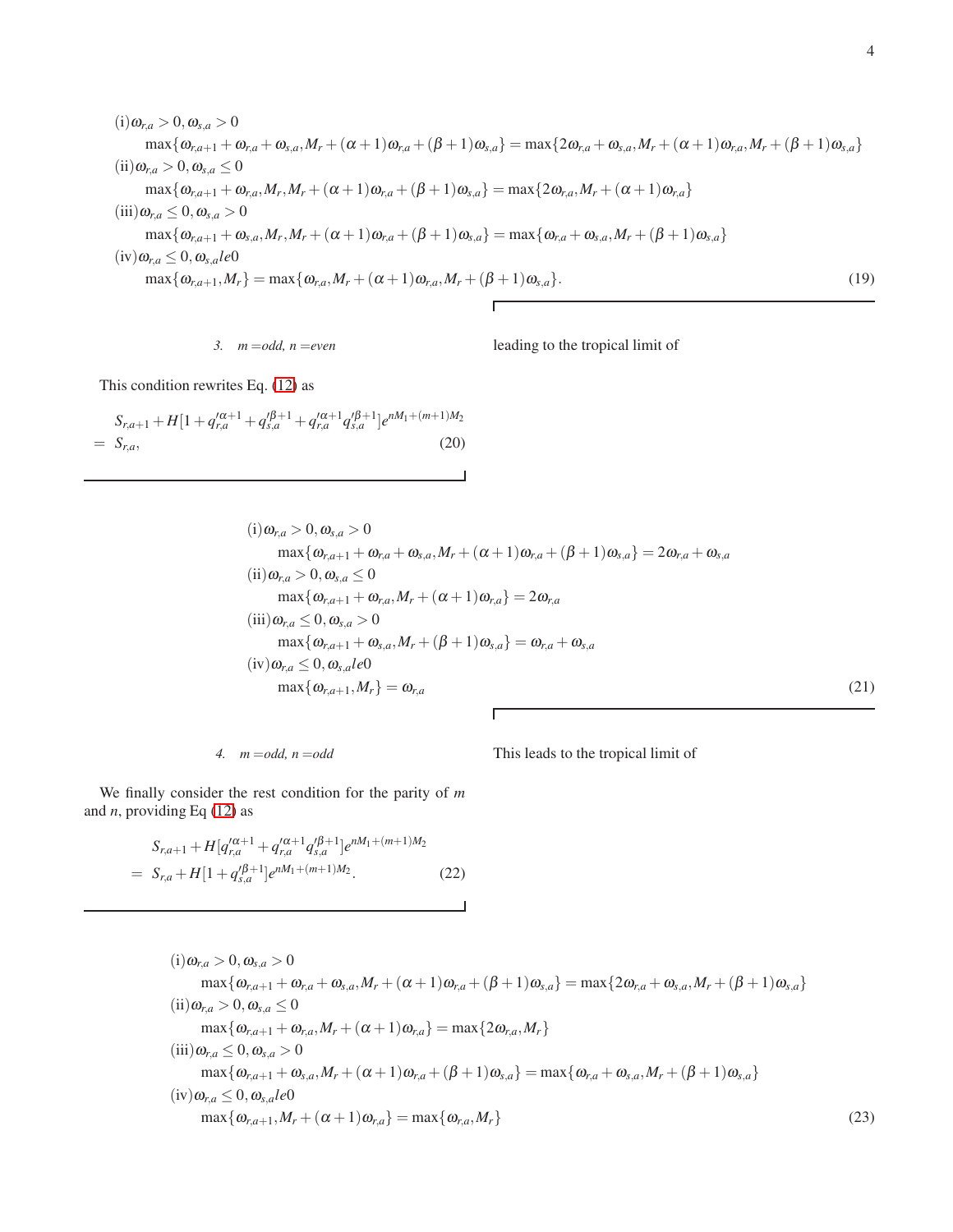### C. Overall Behavior for Tropical Limit of Nonlinearity

By combining the results of Eqs.  $(17)-(23)$ , we can illustrate diagram for tropical limit of nonlinearity in  $\phi$ , as shown in Fig. 1. Here, we impose condition of  $M_r < 0$  and  $M_s < 0$ 



<span id="page-4-0"></span>FIG. 1: Nonlinearity in  $\phi$  in terms of tropical limit of ASDF.

to retain linear character at the origin, which always holds for

any discrete systems in terms of the original dynamical system. Note that in Eqs.  $(17)-(23)$ , all combination of parity of  $m$  and  $n$  results in the same tropical limit of ASDF, except for the difference in quadrant where information of ASDF loses. From Fig. 1, several important features can be clearly seen: (i) At the third quadrant (i.e., ordering tendency), linear region is independently bounded by individual SDF of  $M_r$  and  $M_s$ , while at the first quadrand (i.e., clustering tendency), it is bounded through the *interaction* between SDFs since gradient of the boundary is affected by both SDF-originated information of  $M_r$ ,  $M_s$ ,  $\alpha$  and  $\beta$ . (ii) Partial information about ASDF loses outside of the linear region at the first quadrant (described by "unknown" in Fig. 1). For these two features, we emphasize here that the first quadrant of Fig. 1 corresponds to tropical limit for  $\{1 < Q'_r, 1 < Q'_s\}$  while the third quadrant for  $\{0 < Q'_r < 1, 0 < Q'_s < 1\}$ , i.e., the former is semi-infinite area and the latter is finite area: Therefore, we should examine whether or not the difference in boundary for linear region at the first and the third quadrant comes from finite/infinite area difference. In order to confirm this, we first apply the following coordinate transform of 180 degree rotation, namely

$$
P'_r = -Q_r + 1, \quad P'_s = -Q_s + 1. \tag{24}
$$

In a similar fashion for the case of original coordinate, the corresponding series expantion leads to

$$
A_r(P'_r, P'_s) = \sum_{k=2}^{\infty} \left\{ \sum_{l=0}^k \left[ e^{M_1(k-l) + M_2(l+1)} \left( \sum_{n=0}^l nC_u(-P'_r)^n \right) \left( \sum_{m=0}^{k-l} k-lC_m(-P'_s)^m \right) \right] \right\}
$$
  

$$
\simeq \frac{e^{M_1 + 2M_2}}{(1+e^{M_1})(1+e^{M_2})} \cdot e^{nM_1 + mM_2} \cdot (-1)^{n+m} \cdot \frac{[1 - (-P'_r)^{\alpha+1}][1 - (-P'_s)^{\beta+1}]}{(1+P'_r)(1+P'_s)},
$$
 (25)

Г

which is now ready for applying the tropical limit. We also define the followings:

$$
\pi_{r,a} = \lim_{t \to \infty} P'_{r,a}, \quad \pi_{s,a} = \lim_{t \to \infty} P'_{s,a}.
$$
 (26)

The resultant diagram for tropical limit of nonliearity is summarized in Fig. 2. Figure 2 shows important features of (i) information about nonliear region in the third quadrant (corresponding to the first quadrant for the original coordinate) appears, and (ii) the linear region is independent of coordinate transform. These facts strongly indicate that for original coordinate, the difference in boundary for linear region at the first and the third quadrant mainly comes from difference in tropical limit for finite and infinite area: Near the origin (i.e., perfectly disordered state), linear character of  $\phi$  is mainly bounded by constraints to individual SDF both for ordering (at the third quadrant of Fig. 1) and clustering (at the third quadrant of Fig. 2) configuration, and the "interaction" between SDFs becomes dominant role for bounding linear region when given ordering or clustering configuration is far from the ori-

gin (i.e., the first quadrants of Figs. 1 and 2). This indicates that by applying simple coordinate transform, we can selectively extract dominant contribution to linear/nonlinear boundary at near or far from the disordered state, respectively appears at the third and the first quadrant both before and after applying coordinate transform. The difference in linear region boundary can be naturally accepted from the fact that for configurations far from the origin, configurational polyhedra (its vertex corresponds to farthest from origin) strongly depends on lattice and combination of SDFs, which reflects explicit constraints to SDF by underlying lattice: The interactions in SDFs can be related to non-separable character in CDOS. Very recently, we have successfully introduce another measure for the local nonlinearity in terms of the ASDF.<sup>11</sup> which is based on the Kullback-Leibler divergence on statistical manifold: The measure can explicitly decompose the nonseparable contribution in SDFs from local nonlinearity, which will enable us to further quantify the difference in the boundary for linear region, addressed in our future study.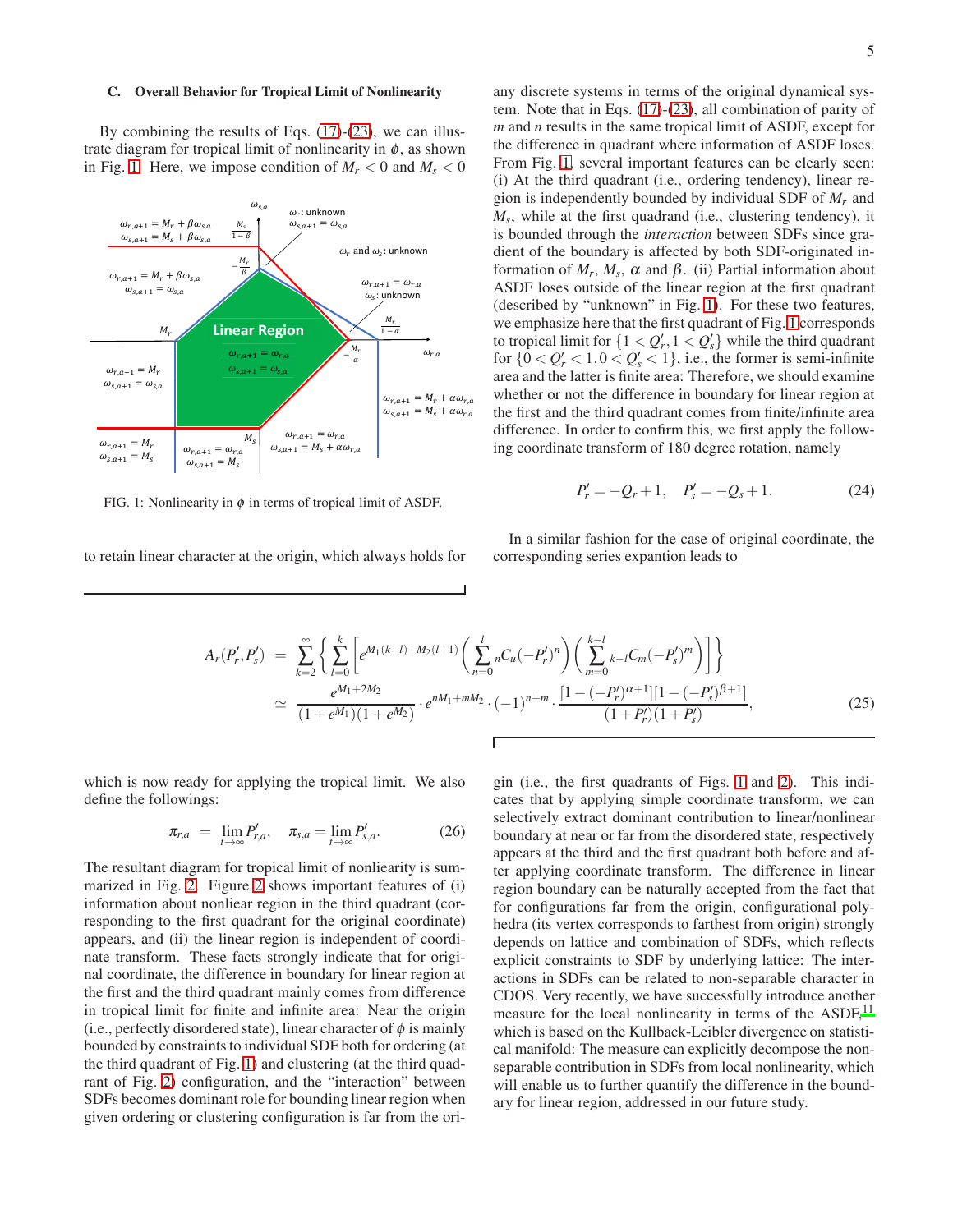

<span id="page-5-0"></span>FIG. 2: Nonlinearity in  $\phi$  in terms of tropical limit of ASDF after coordinate transform of 180 degree roration.

## **III. CONCLUSIONS**

For classical discrete systems under constant composition, we theoretically address how linearity around perfectly disordered state is bounded in terms of structural degree of freedoms, based on tropical geometry. We show that by applying suitable tropical limit and multiple coordinate transform for evolution of the previously-introduced special vector field reflecting local nonlinearity, we can selectively see linear/nonlinear boundary near or far from the disordered state, respectively dominated by constraints to individual SDF and by interaction between SDFs, which can be the main role for lattice as constraints to SDFs.

#### IV. ACKNOWLEDGEMENT

This work was supported by Grant-in-Aids for Scientific Research on Innovative Areas on High Entropy Alloys through the grant number JP18H05453 and a Grant-in-Aid for Scientific Research (16K06704) from the MEXT of Japan, Research Grant from Hitachi Metals Materials Science Foundation.

### **Appendix**

### 1. Upper bound for number of simple cycles

Let us consider pair figure  $r$  and  $s$  where their coordination number is given by  $D_r$  and  $D_s$ . Then it is clear that number of simple cycles  $J(n_r, n_s)$  consisting of  $n_r$  r-pairs and  $n_s$  s-pairs satisfies the following inequality:

<span id="page-5-1"></span> $J_{\text{fcc}}(n_r, n_s) <_{n_r+n_s} C_{n_r} (D_r)^{n_r} (D_s)^{n_s}.$  $(27)$ When we apply Stirling's formula with  $n_r + n_s = 2N$ , we obtain

$$
{}_{n_r+n_s}C_{n_r} = {}_{2N}C_{n_r} \leq {}_{2N}C_N = \frac{(2N)!}{N!N!}
$$
  
\n
$$
\log({}_{2N}C_N) \approx (2N \log 2N - 2N) - 2(N \log N - N)
$$
  
\n
$$
= 2N \log 2N - 2N \log N
$$
  
\n
$$
= 2N \log 2.
$$
 (28)

Therefore, we can rewrite Eq.  $(27)$  as

$$
\log J_{\text{fcc}}(n_r, n_s) < \log \left( \frac{1}{n_r + n_s C_n} \left( D_r \right)^{n_r} \left( D_s \right)^{n_s} \right) \\
&\leq 2(n_r + n_s) \log 2 + n_r \log D_r + n_s \log D_s \\
= n_r \log \left( 4D_r \right) + n_s \log \left( 4D_s \right). \tag{29}
$$

### 2. Derivation of Eq.  $(11)$

We here consider the condition of  $k = u + v + i(i \ge 0)$ , which can rewrite coefficient of

$$
C_{u,v} = \sum_{i=0}^{\infty} e^{M_2(u+v+i) + M_1} \left[ \sum_{t=0}^{i} e^{\Delta M(u+t)} u + t C_u (-1)^t \cdot v + (i-t) C_v (-1)^{i-t} \right].
$$
 (30)

This can be further transformed into